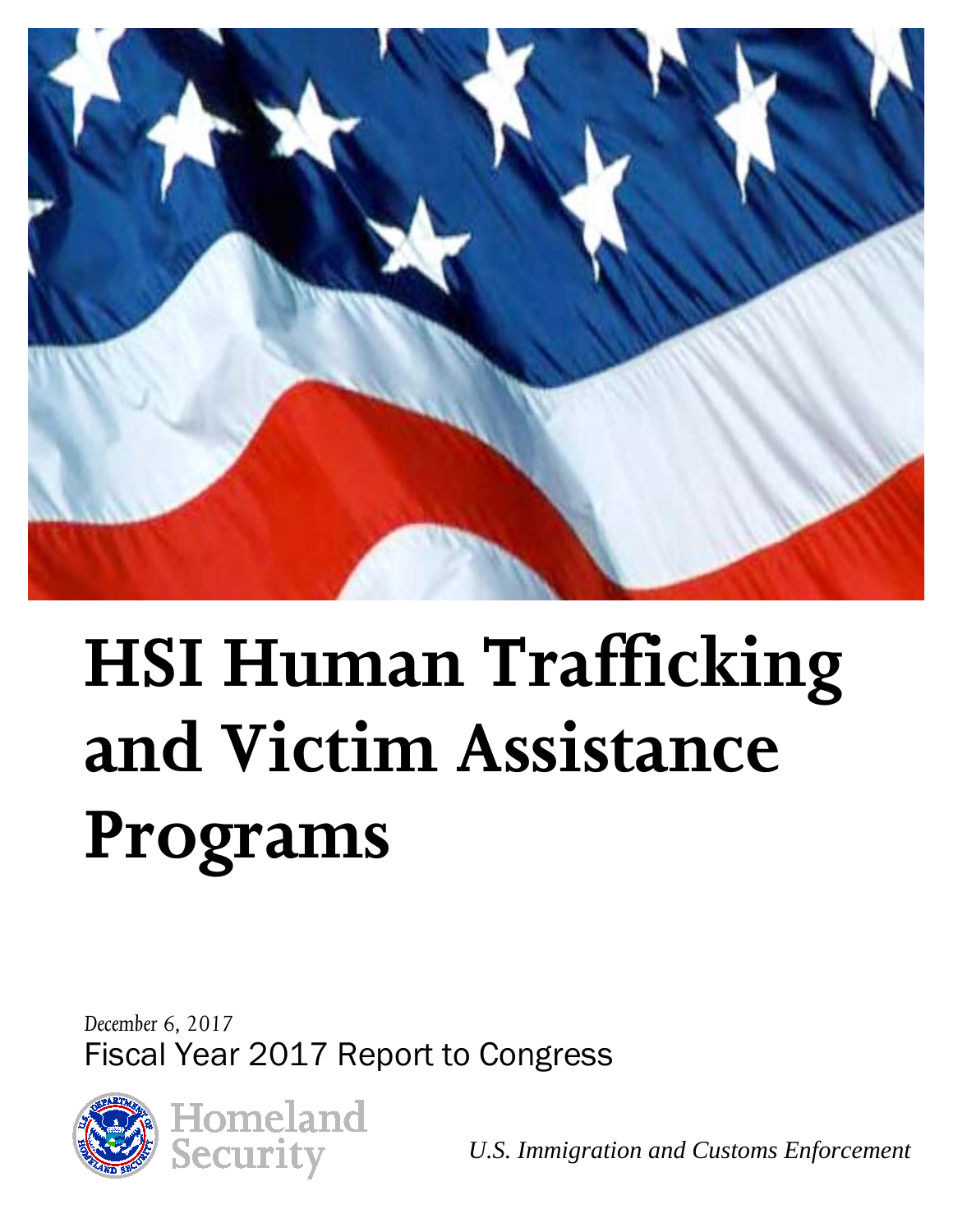#### Message from the Office of the Director

December 6, 2017

**I am pleased to present the following report, "HSI Human Trafficking and Victim Assistance Programs," which has been prepared by U.S. Immigration and Customs Enforcement (ICE).** 

**This report was compiled pursuant to Senate Report 114-264, which accompanies the Fiscal Year 2017 Department of Homeland Security Appropriations Act (P .L. 115-31 ).** 

**Pursuant to congressional guidelines, this report is being provided to the following Members of Congress:** 



**The Honorable John R. Carter Chairman, House Appropriations Subcommittee on Homeland Security** 

**The Honorable Lucille Roybal-Allard Ranking Member, House Appropriations Subcommittee on Homeland Security** 

**The Honorable John Boozman Chairman, Senate Appropriations Subcommittee on Homeland Security** 

**The Honorable Jon Tester Ranking Member, Senate Appropriations Subcommittee on Homeland Security** 

**Inquiries related to this report may be directed to me at (202) 732-3000 or to the Department's Deputy Chief Financial Officer, Stacy Marcott, at (202) 447-5751.** 

Sincerely. **D. Homan**

**ICE Deputy Director and Senior Management Official Performing the Duties of the Director U.S. Immigration and Customs Enforcement**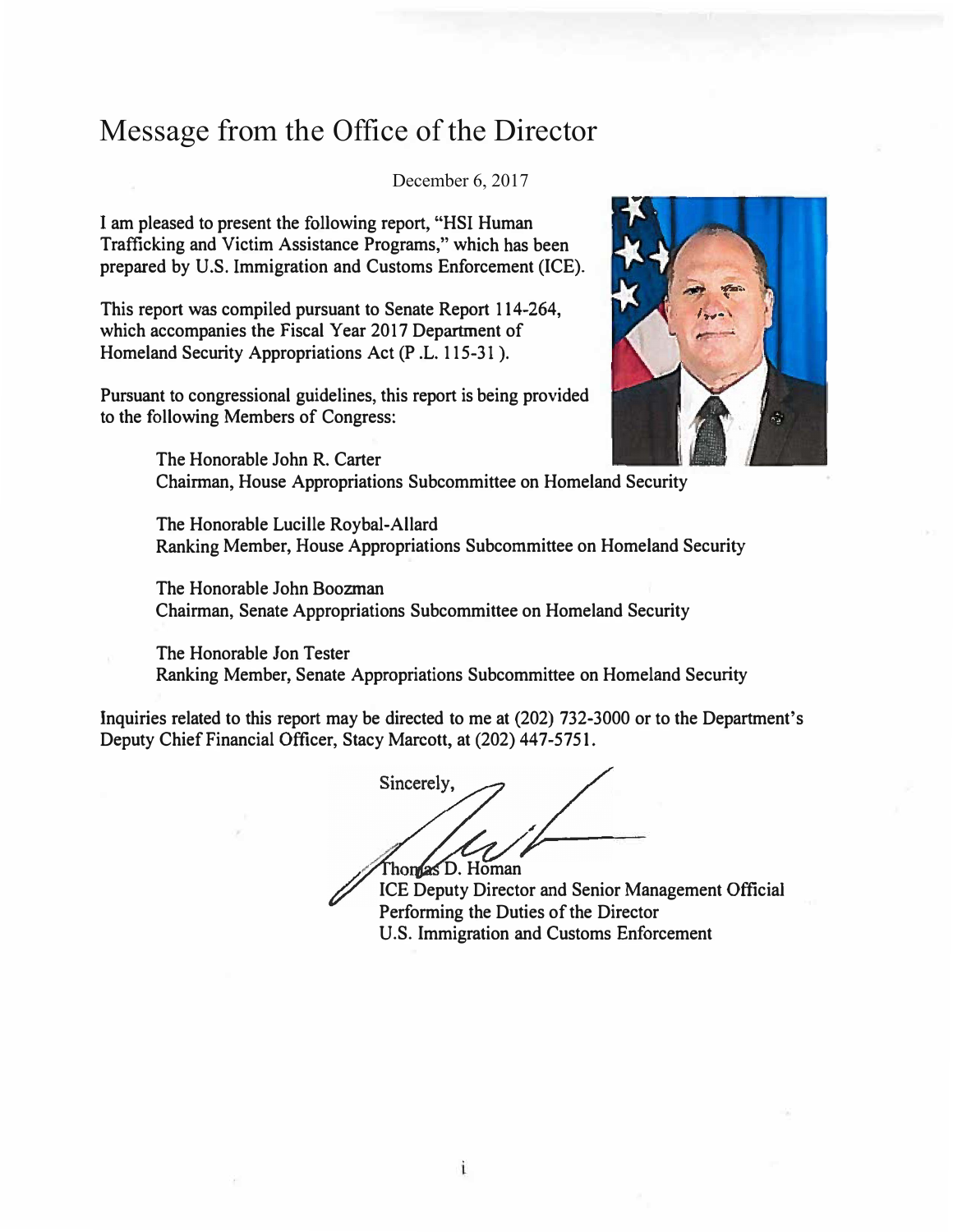# Executive Summary

ICE's Homeland Security Investigations (HSI) conducts more than 1,000 human trafficking investigations annually. Many case referrals come from working in local task forces and from nongovernmental organizations (NGO) providing community and victim services. Specialized HSI victim assistance personnel provide victims with emergency assistance and referrals to NGOs that provide short-term and long-term direct services.

The HSI Victim Assistance Program currently comprises a headquarters unit, 27 victim assistance specialists (VAS), and 6 forensic interview specialists (FIS) to assist victims in HSI investigations conducted by 6,400 HSI special agents worldwide. With an estimated current budget of \$8 million, VASs referred 2,289 victims to NGOs and faith-based organizations, including 379 human trafficking victims from October 1, 2016, through August 28, 2017. FISs received 657 requests and conducted 462 forensic interviews during the same period.

The Trafficking Victims Protection Act of 2017 proposes to expand the existing HSI Victim Assistance Program, increasing the number of HSI victim assistance personnel to an effort commensurate with the victim assistance efforts of the Federal Bureau of Investigation and the Executive Office for United States Attorneys. The creation of an HSI Office of Victim Assistance would ensure that all HSI human trafficking investigations would have benefit of the HSI victim assistance effort by locating a VAS where there is a human trafficking and/or child exploitation task force in which HSI participates and an FIS in each of the 26 HSI special agentin-charge offices nationwide. The legislation specifically states that the newly created office also would "collaborate with other federal, state, local and tribal governmental, nongovernmental, and nonprofit entities regarding policy, outreach, and training activities."

It would be feasible for HSI victim assistance personnel to increase NGO engagement, training, and referrals as part of the personnel expansion and funding at an estimated \$25 million in FY 2018.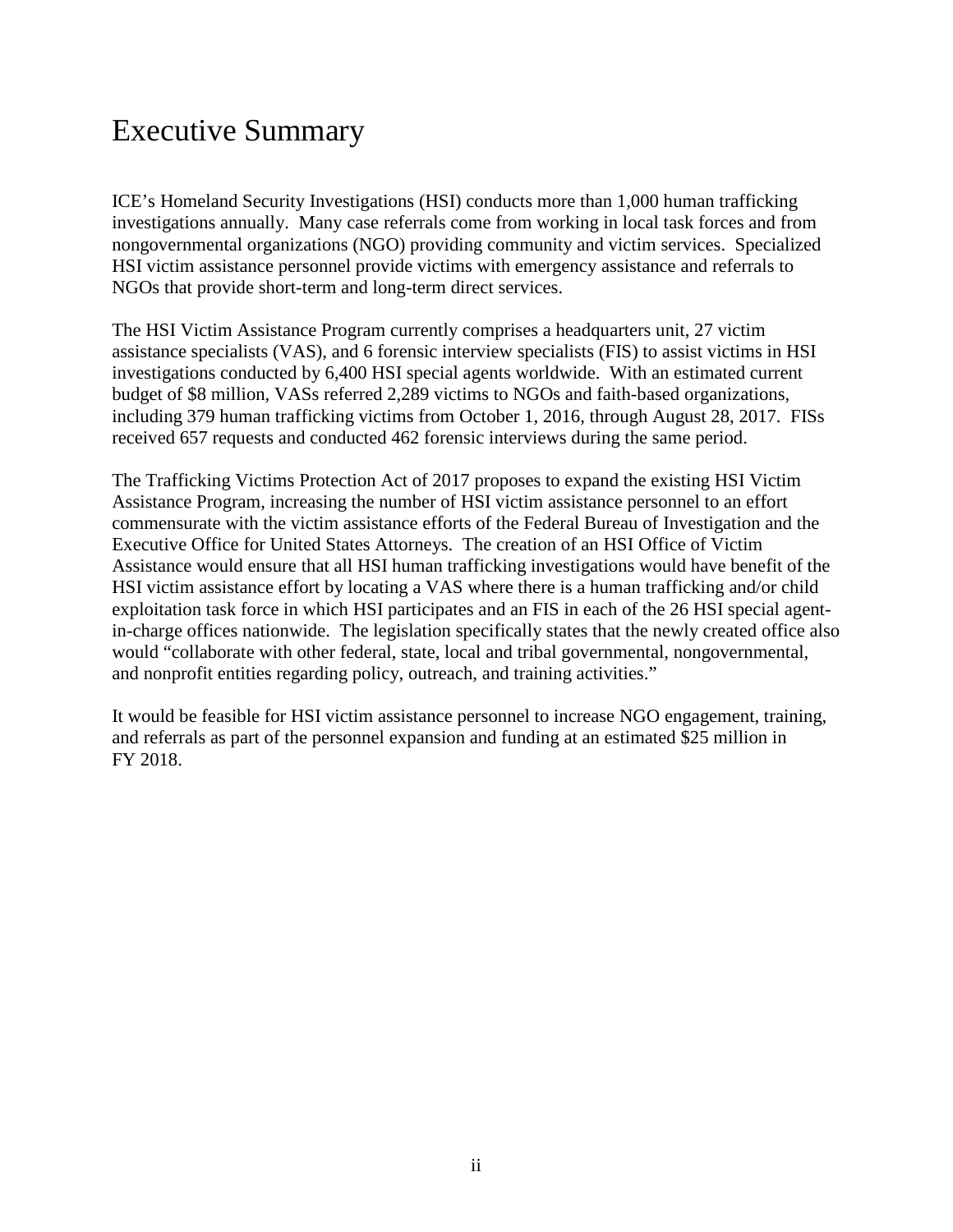

# HSI Human Trafficking and Victim Assistance Programs

# Table of Contents

| II.  |                                                                                |  |
|------|--------------------------------------------------------------------------------|--|
| III. | B. Expansion Proposed Through the Trafficking Victims Protection Act of 2017 4 |  |
|      |                                                                                |  |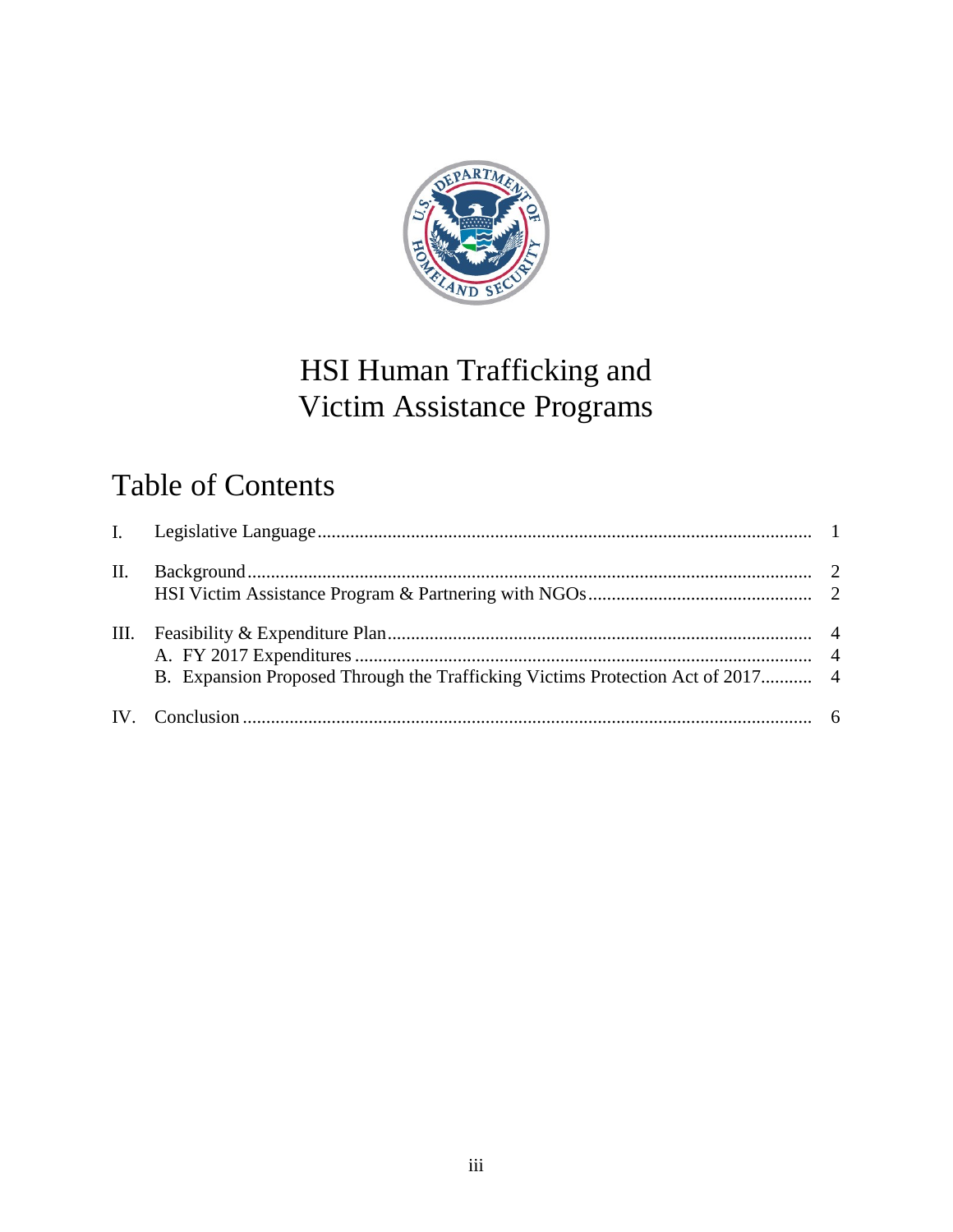#### <span id="page-4-0"></span>I. Legislative Language

This report was compiled in response to legislative language in Senate Report 114-264, which accompanies the Fiscal Year (FY) 2017 Department of Homeland Security Appropriations Act (P.L. 115-31).

Senate Report 114-264 states:

#### HUMAN TRAFFICKING

ICE plays a critical role in investigating criminal organizations trafficking individuals into and within the United States. The Committee encourages DHS to continue working with appropriate nonprofit organizations and victim service providers to improve the training of ICE officers in the field assisting in the identification of human trafficking victims, especially children, and provide appropriate referrals to victim service organizations. The Committee also directs ICE to report not later than 180 days after the date of enactment of this act on the feasibility and costs associated with partnering with appropriate nongovernmental organizations on a human trafficking victim witness coordinator program.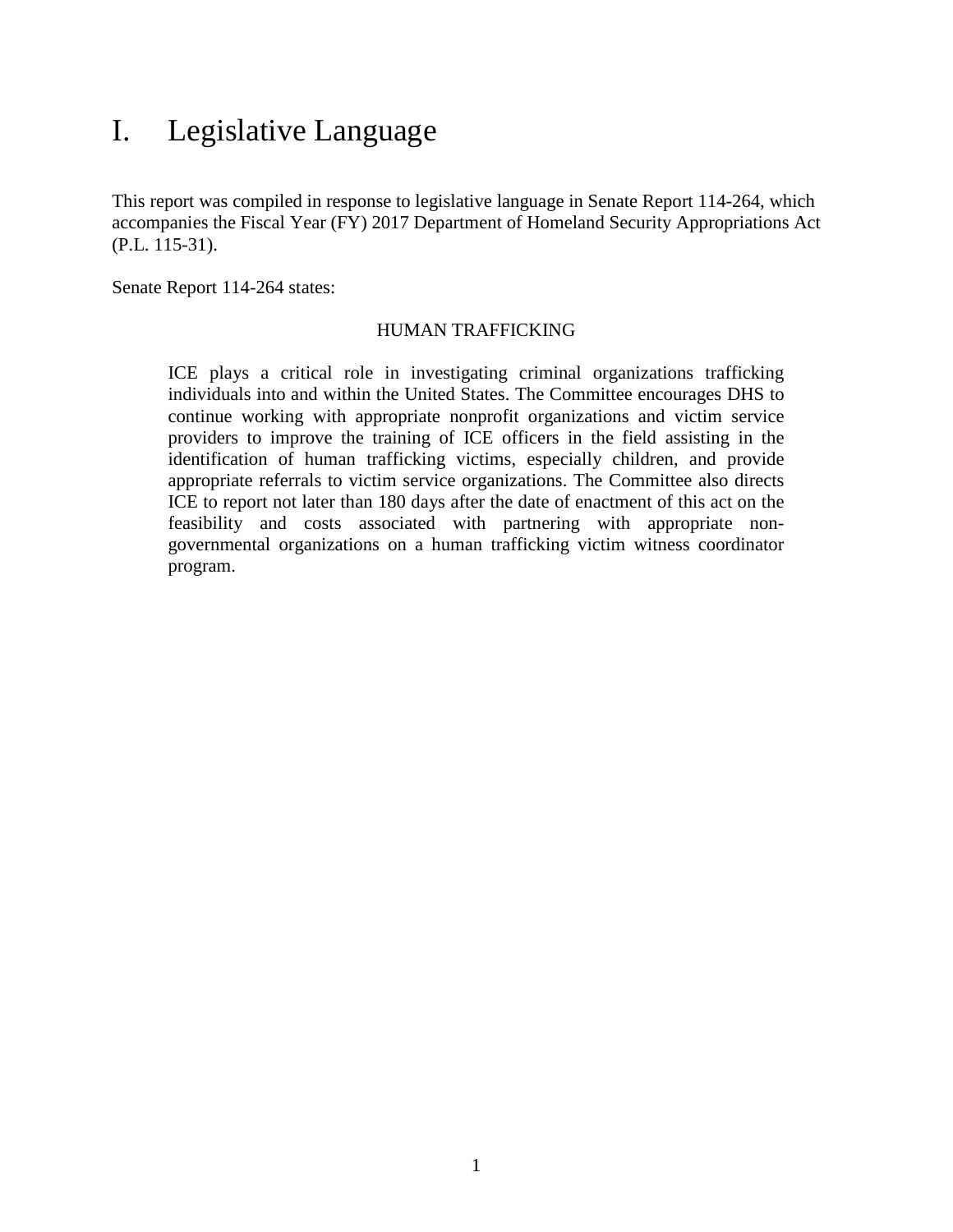## <span id="page-5-0"></span>II. Background

U.S. Immigration and Customs Enforcement's (ICE) Homeland Security Investigations (HSI) conducts more than 1,000 human trafficking investigations annually. Many case referrals come from working in local task forces and from nongovernmental organizations (NGO) providing community and victim services. Specialized HSI victim assistance personnel provide victims with emergency assistance and referrals to NGOs that provide short-term and long-term direct services. This section provides an overview of the HSI Human Trafficking Program, as well as the HSI Victim Assistance Program (VAP), and how HSI partners with NGOs.

#### <span id="page-5-1"></span>HSI Victim Assistance Program & Partnering with NGOs

HSI is not a direct service provider, but relies upon an extensive network of NGOs to provide services to victims assisting in HSI investigations. Fundamental to HSI VAP's mission is building partnerships with NGOs, which play a critical role in identifying victims, providing victim services, restoring victims' well-being, and stabilizing victims, all of which also contribute to a victim's ability to become an effective witness. Healthy relationships between law enforcement agencies and NGOs involve recognition of what each brings to the table, clarity in roles and responsibilities, and focus on common shared goals, while respecting each other's limitations.

At the onset of a criminal investigation when a potential victim is identified, the victim assistance specialist (VAS) will contact an NGO service provider directly and coordinate a smooth transition for the victim to receive the services needed, all the while maintaining contact with the victim for the duration of the investigation and subsequent judicial process. Service providers work to meet victims' short-term and long-term needs, including but not limited to housing; food; clothing; medical; dental and mental health care; legal aid; long-term immigration relief, including T and U nonimmigrant visas; case management; English language training; and job skill training.

Over the years, VASs have developed strong partnerships and liaise with more than 200 domestic and international NGOs, faith-based organizations, medical/mental health professionals, and other federal law enforcement agencies, ensuring that each group has the latest information about federal resources that are available within the community. Through August 28, 2017, VASs conducted 618 outreach events providing training to more than 16,000 participants, including NGOs, and federal, state, and local law enforcement agencies. The focus of these events was to:

- Raise awareness on human trafficking and victim identification;
- Recognize best practices in rescuing and interviewing victims;
- Educate law enforcement and NGOs on immigration relief; and
- Provide a forum for information exchange and collaboration.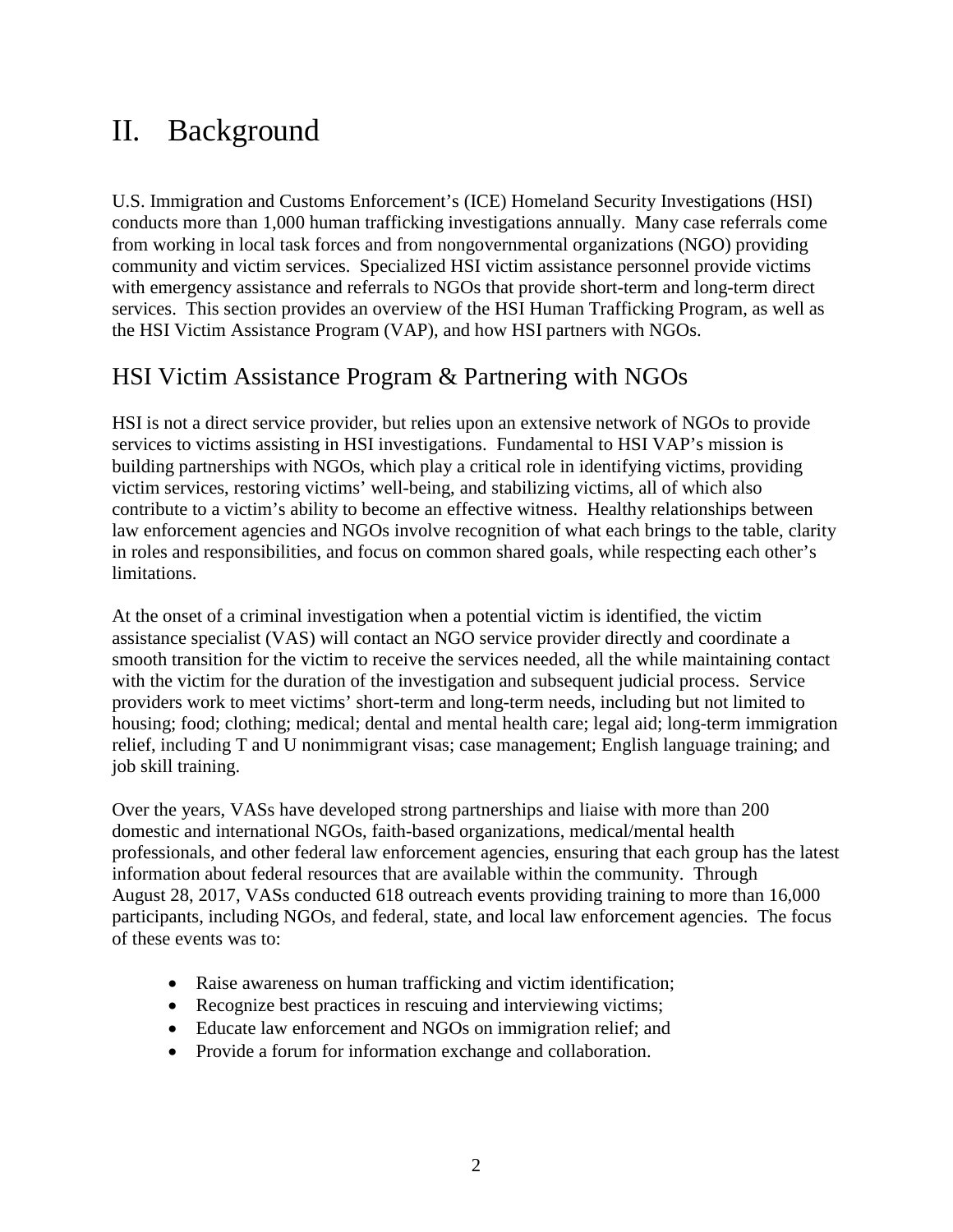HSI domestic and attaché offices also conduct outreach and provide training to NGOs and to federal, state, local, and foreign law enforcement partners regarding: 1) human trafficking indicators; 2) short-term immigration options for victims of trafficking; and 3) HSI's expertise and role in human trafficking investigations.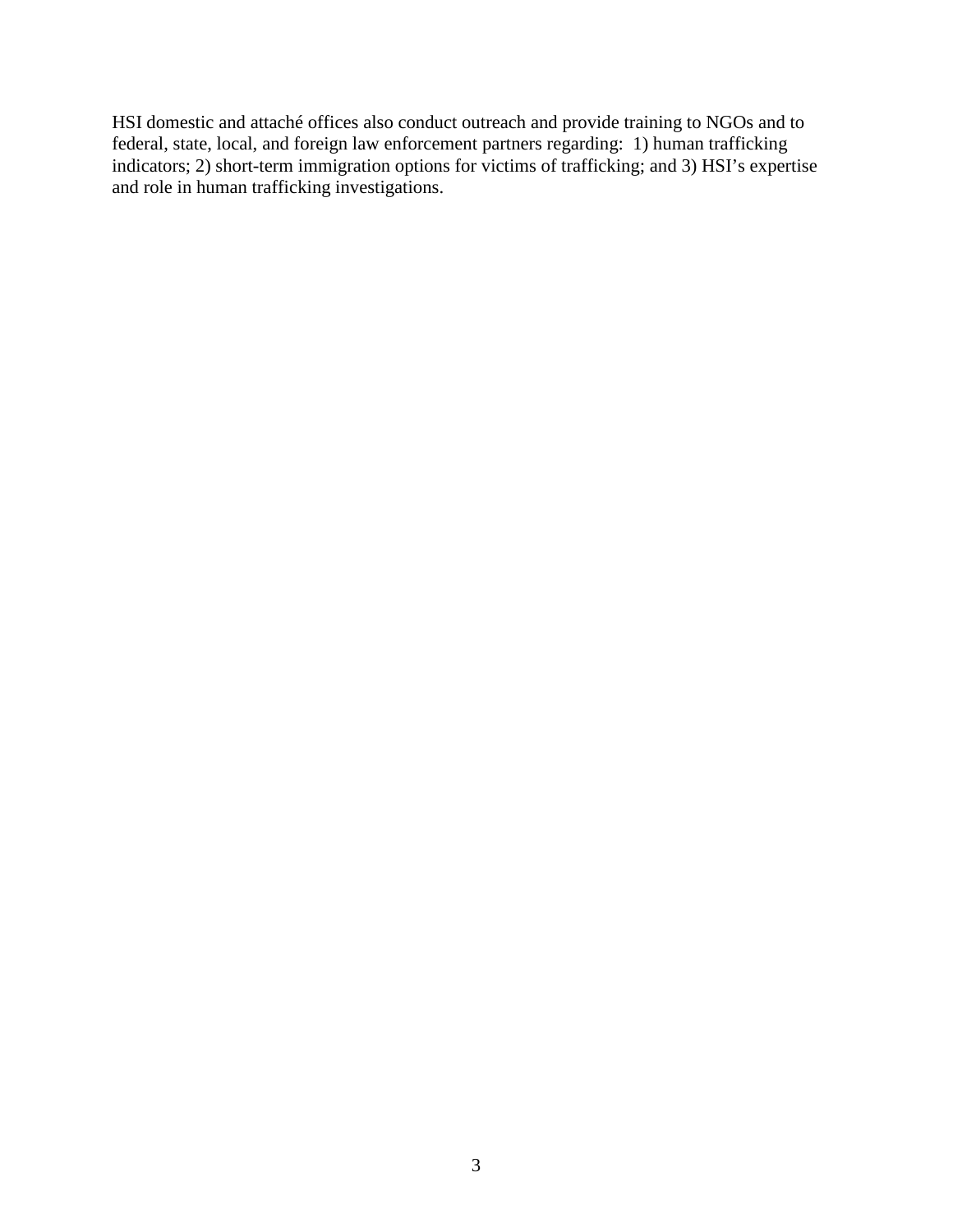# <span id="page-7-0"></span>III. Feasibility & Expenditure Plan

#### <span id="page-7-1"></span>A. FY 2017 Expenditures

As described, VAP relies upon an extensive referral network of NGOs that provide direct services to victims and witnesses in HSI investigations. With current staffing levels, VAP referred 2,289 victims to NGOs and faith-based organizations, including 379 human trafficking victims from October 1, 2016, through August 28, 2017. During this same period, forensic interview specialists (FIS) received 657 referrals and conducted 462 forensic interviews of victims in support of HSI investigations. Crime victimization included not only human trafficking, but child exploitation, traveling sex offenders, white collar crime, and human rights abuse, including female genital mutilation.

The table below accounts for current VAP expenditures. Salaries for the VASs are paid by the HSI special agent-in-charge (SAC) office in which the VAS is located. The six FISs are considered HSI Headquarters employees, but are embedded in SAC offices located in Los Angeles, Detroit, Atlanta, Denver, Houston, and Chicago. Travel for FISs to conduct forensic interviews of victims identified in HSI investigations is covered by HSI's general expenditure fund.

| <b>Position Description, Title,</b>         |                |    |   |             |
|---------------------------------------------|----------------|----|---|-------------|
| Unit Chief (0343-GS-15)                     | Non-1811-GS-15 |    |   | \$260,330   |
| Section Chief (0101-GS-14)                  | Non-1811-GS-14 |    |   | \$458,037   |
| Forensic Interview Specialists (0101-GS-13) | Non-1811-GS-13 | 6  | 6 | \$1,216,800 |
| Victim Assistance Specialists (0101-GS-13)  | Non-1811-GS-13 | 28 |   | \$5,637,100 |
| <b>Personnel Salary Totals</b>              |                | 37 |   | \$7,572,267 |

#### <span id="page-7-2"></span>B. Expansion Proposed Through the Trafficking Victims Protection Act of 2017

The Trafficking Victims Protection Act of  $2017<sup>1</sup>$  $2017<sup>1</sup>$  $2017<sup>1</sup>$  proposes to expand the existing HSI VAP consisting of 27 VASs and 6 FISs to assist 6,400 HSI special agents in more than 200 offices, subject to the availability of funds. The creation of an HSI Office of Victim Assistance would ensure that all HSI human trafficking investigations would have the benefit of HSI victim assistance efforts. The proposed expansion positions a VAS in every location where HSI participates in a human trafficking task force and an FIS in each of the 26 HSI SAC offices nationwide. The legislation specifically states that the newly created office also would "collaborate with other federal, state, local, and tribal governmental, nongovernmental and nonprofit entities regarding policy, outreach and training activities."<sup>[2](#page-7-4)</sup>

 $\overline{a}$ 

<span id="page-7-3"></span><sup>&</sup>lt;sup>1</sup> Trafficking Victims Protections Act of 2017, S. 1312, 115th Cong. (2017) (as reported to Senate, Aug. 1, 2017).

<span id="page-7-4"></span><sup>2</sup> Trafficking Victims Protections Act of 2017, S. 1312, 115th Cong. § 302(d)(3)(G) (2017).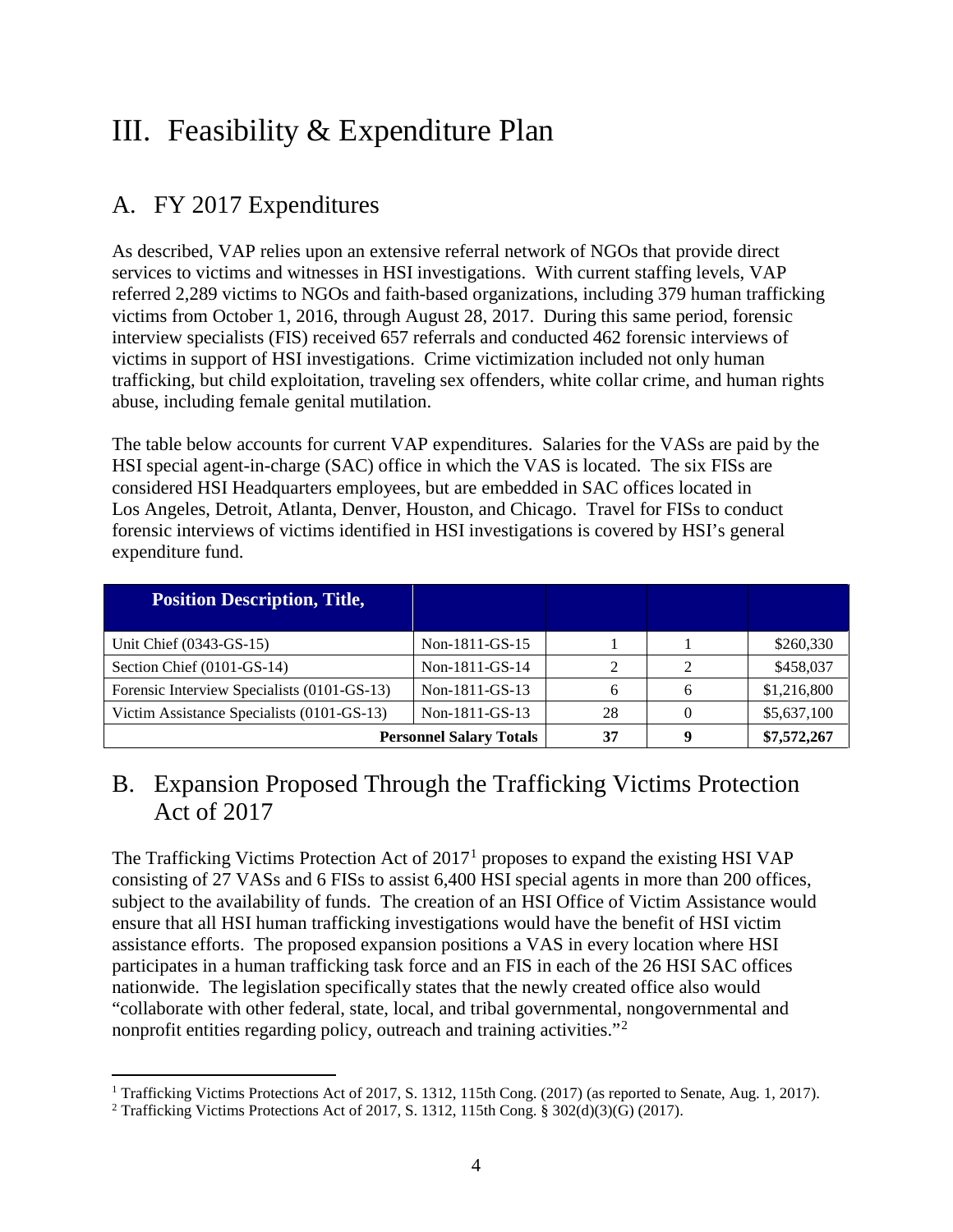The expansion, as illustrated in the table below, would increase the number of victim assistance personnel to an effort commensurate with the Federal Bureau of Investigation (FBI) with more than 200 victim specialists and the Executive Office for United States Attorneys (EOUSA) with 21[3](#page-8-0) victim coordinators, specialists, and advocates.<sup>3</sup> As part of the personnel expansion, it also would enable HSI victim assistance personnel to increase NGO engagement, training and outreach activities, and referrals.

| <b>Position Description,</b><br>Title, Series, & Grade | <b>Position Type</b> | <b>FTEs</b>    | <b>HQ FTEs</b>   | <b>FY 2018</b> |
|--------------------------------------------------------|----------------------|----------------|------------------|----------------|
| Unit Chief (0343-GS-15)                                | Non-1811-GS-15       |                |                  | \$263,339      |
| Section Chief (0101-GS-14)                             | Non-1811-GS-14       |                |                  | \$231,576      |
| Victim Assistance Specialists (0101-GS-13)             | Non-1811-GS-13       | 118            | $\Omega$         | \$18,877,934   |
| Forensic Interview Specialists (0101-GS-13)            | Non-1811-GS-13       | 26             | 26               | \$4,200,763    |
| Regional Program Managers (0101-GS-14)                 | Non-1811-GS-14       | 4              | $\left( \right)$ | \$638,197      |
| National Program Managers (0101-GS-13)                 | Non-1811-GS-13       | $\overline{4}$ | 4                | \$650,611      |
| Mission Support (0343-GS-14)                           | Non-1811-GS-14       |                |                  | \$231,576      |
| General Attorney (0905-GS-14)                          | Non-1811-GS-14       |                |                  | \$231,576      |
| <b>Personnel Salary Totals</b>                         |                      |                | 34               | \$25,325,572   |

<span id="page-8-0"></span><sup>&</sup>lt;sup>3</sup> In FY 2016, EOUSA received funding for 213 victim coordinators, specialists, and advocates and positions providing administrative support for victim services through the Crime Victims Fund. FBI receives funding for victim specialists assigned to field offices across the country to personally assist victims of federal crimes and to provide information on criminal cases as they progress and throughout court proceedings. (Source: [https://ojp.gov/ovc/grants/types.html\)](https://ojp.gov/ovc/grants/types.html).